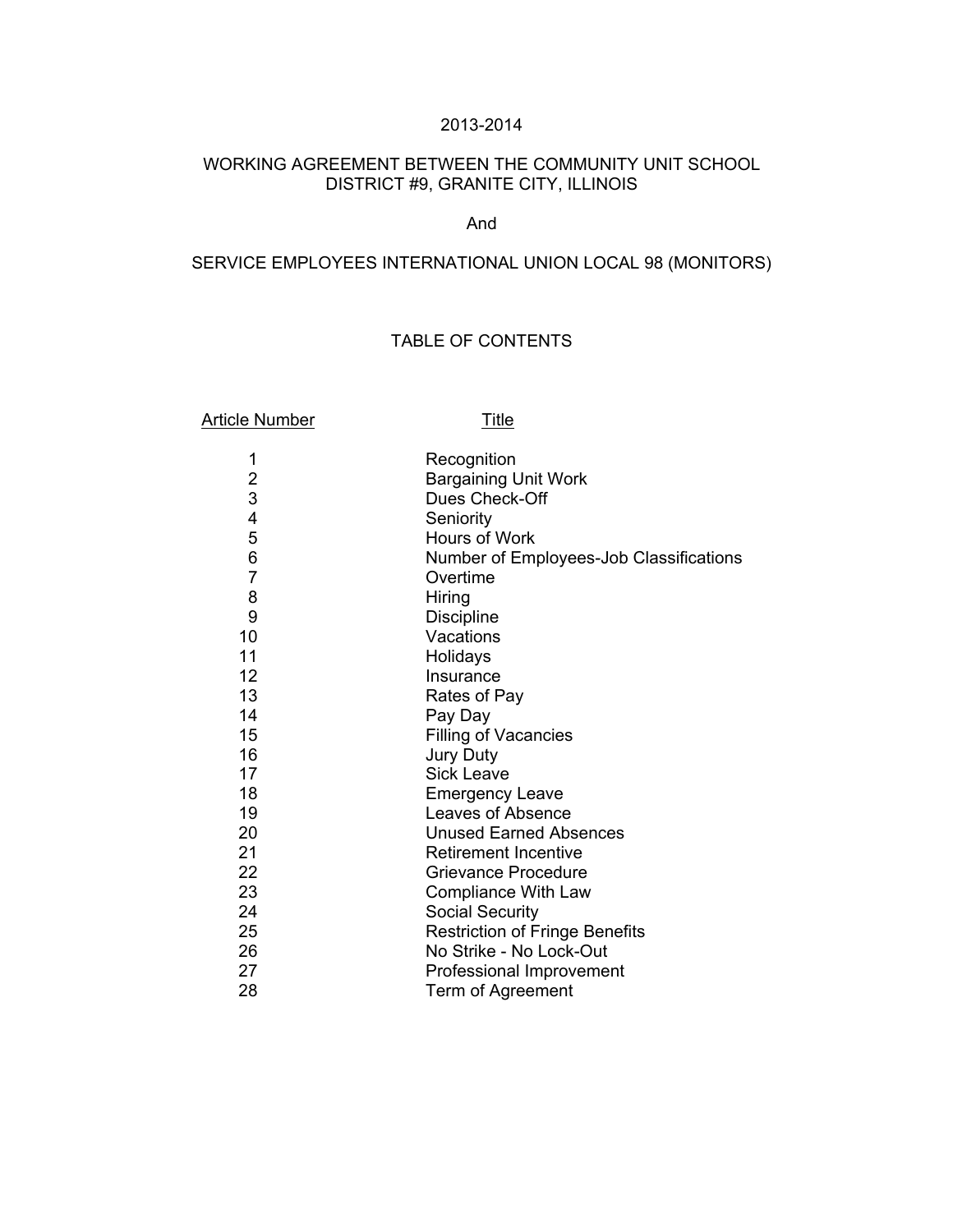## 2013-2014

# WORKING AGREEMENT BETWEEN THE COMMUNITY UNIT SCHOOL DISTRICT NO. 9, GRANITE CITY, ILLINOIS

# AND

## SERVICE EMPLOYEES INTERNATIONAL UNION LOCAL 98 (MONITORS)

# **ARTICLE 1**

## **Recognition**

 The Board of Education of the Community Unit School District No. 9, Granite City, Illinois, agrees to recognize, and does hereby recognize, Service Employees International Union Local No. 98, AFL-CIO, as sole collective bargaining agency for all employees employed in the bargaining unit described below.

# ARTICLE 2

## Bargaining Unit Work

#### Section 2.1

 The bargaining unit shall consist of all employees covered by this Working Agreement employed in any of the schools as Monitors.

## Section 2.2

The employees included in this bargaining unit, designated as "Monitor" shall include:

- (a) Full-time employees, who are defined to be employees whose normal workweek is twentyone (21) hours or more per week.
- (b) Part-time employees, who are defined to be employees whose normal work week is less than twenty- one (21) hours per week.
- (c) Employees temporarily assigned to another location are defined as any employees working within the recognized bargaining unit but who are on a temporary assignment.

#### Section 2.3

 Supervisors shall be excluded from the bargaining unit. Supervisors shall perform no bargaining unit work.

#### Section 2.4

 The Employer will in no event negotiate individually with any employees nor shall there be any bargaining agreement made other than this Agreement unless same be made through duly authorized representatives of the Union.

#### Section 2.5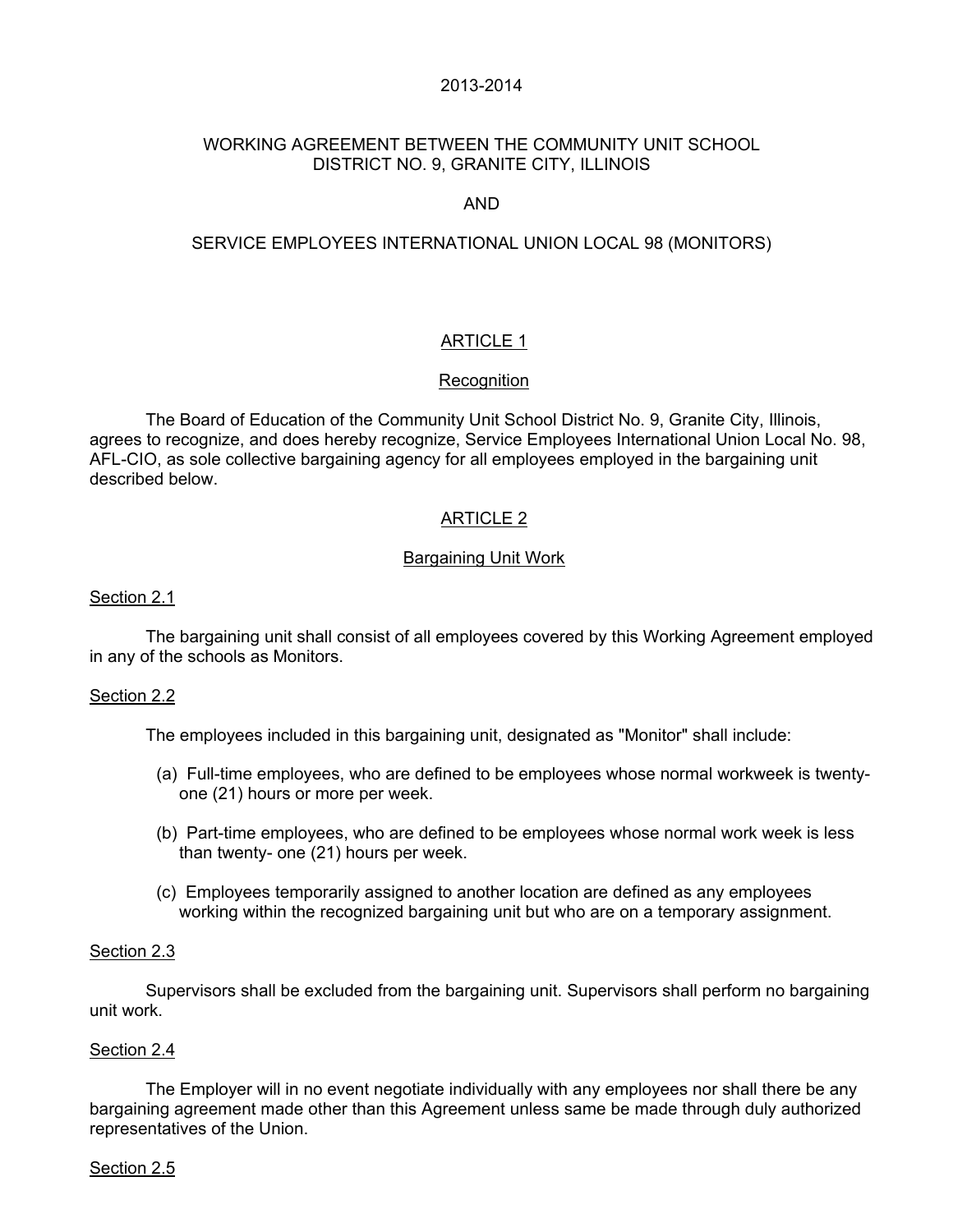Employer shall provide to Business Agent of Local 98 a list of new hire substitutes performing work in bargaining unit. List to be revised as needed.

# ARTICLE 3

# Dues Check-Off

## Section 3.1

 Upon obtaining the written approval of the individual Union members, the Board shall check off and collect from such members all dues and assessments of the Union and pay the same to the Union, and the Union shall furnish a statement of the amount to be so deducted from the pay of each of its members, which shall be approved by said members.

## Section 3.2 Fair Share

 Any present or future employee who is not a member of the Union shall, as a condition of employment be required to pay a fair share of the cost of the collective bargaining process and contract administration. The fair share fee shall not exceed the amount of dues and fees uniformly required of Union members.

#### A. Payroll Deduction

 With respect to any employee on whose behalf the Employer received written authorization, on a form mutually agreed upon by the Employer and the Union, the Employer shall deduct from the wages of the employee the dues and/or financial obligations uniformly required of Union members. The full amount of dues and/or financial obligations collected in this manner shall be forwarded to the Union by the tenth (10th) day after collection. The amounts deducted shall be in accordance with a schedule to be submitted to the Employer by the Union. Authorization for such deduction may not be revoked except by written notice to the Employer and the Union during the fifteen (15) day period immediately preceding the expiration date of this Agreement.

## B. Fair Share Fees

 Fair share fees shall be deducted according to a schedule submitted to the Employer by the Union. Fees collected in this manner shall be paid to the Union along with the dues collected during that time period, as provided by law.

C. Religious Exemption

 Employees having a bona fide religious objection to financially supporting a labor organization may elect to contribute an amount equivalent to the fair share fee to a designated non-religious charity. The Employee and the Union shall mutually agree upon the charity so designated; otherwise, the charity shall be selected as provided by applicable Illinois law.

#### D. Preservation of the Bargaining Unit

 The Employer recognizes the integrity of the bargaining unit, and shall not take any action directed at eroding it. Except in a bona fide emergency, non-bargaining unit employees of the Employer shall not perform bargaining unit work to the extent that it would regularly deprive bargaining unit employees of hours of work or overtime opportunities.

 E. The Union shall indemnify and hold harmless the Board of Education, its members, officers, agents and employees from and against any and all claims, demands, actions, complaints, suits, or other forms of liability that shall arise out of complying with the above provisions of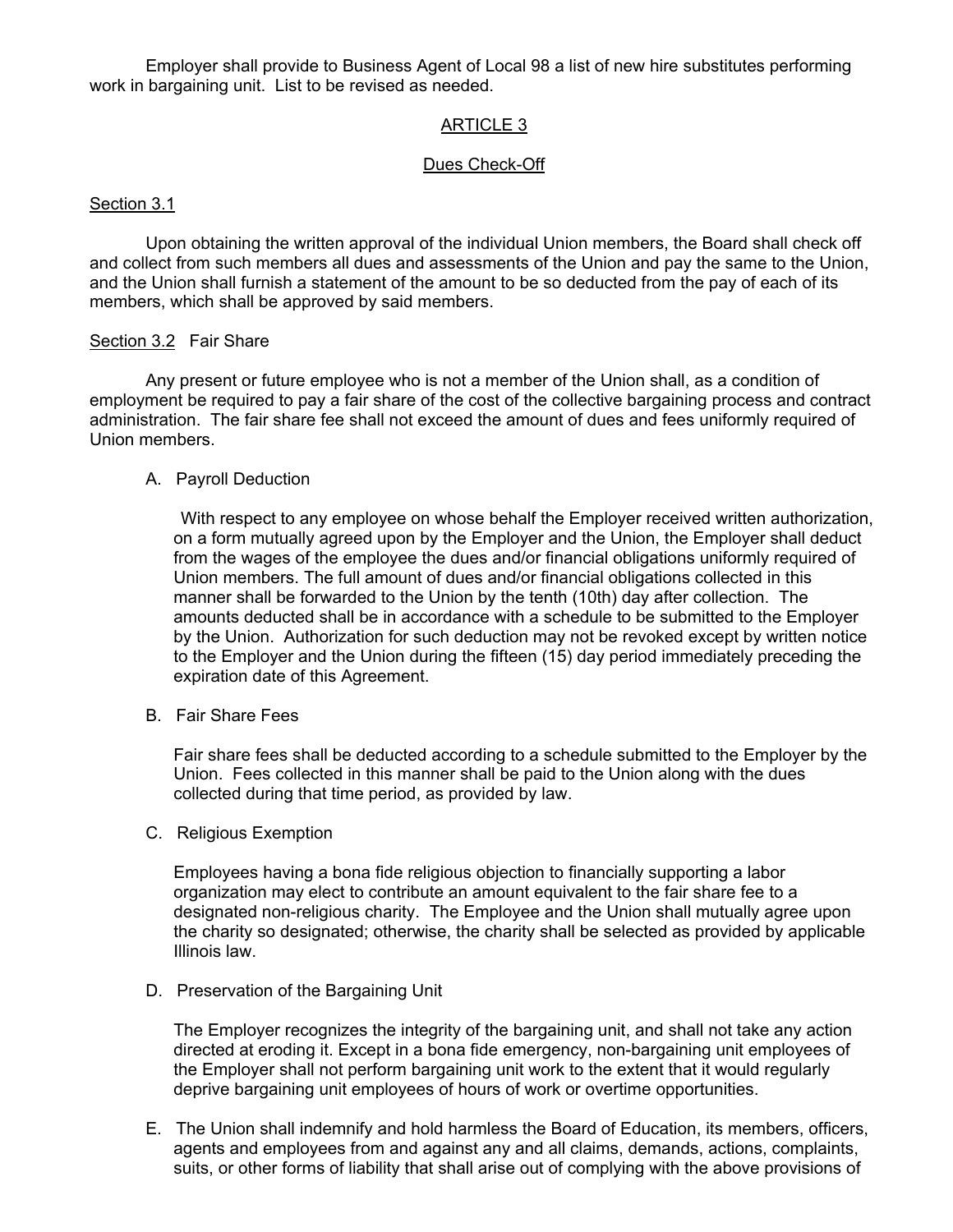this article, or in reliance on any list, notice, certification, affidavit or reassignment furnished under any such provisions.

# Section 3.3

 Upon obtaining the written approval of the individual Union members, the Board shall check off and collect from such employee, contributions to the Union's C.O.P.E. Committee and pay same to the Union's C.O.P.E. Committee.

Deductions will be taken from the first pay in November.

# ARTICLE 4

# Seniority

# Section 4.1

 Seniority shall be District wide from the date of latest employment in this School District as a Monitor.

# Section 4.2

 A newly hired employee shall serve a probationary period of 30 days from the date he/she commenced to work, and during said period he/she may be discharged without recourse to the terms of this Agreement, provided however, that the Employer may not utilize this section for the purpose of evading this Agreement, discriminating against Union members, or encouraging or discouraging Union membership. Once an employee has served his/her probationary period, his/her seniority shall date from the date of his/her employment. For all promotions, transfers, lay-off, re-employments, and bidding, the following factors as listed below shall be considered; and where factor (a) is relatively equal, seniority will be the determining factor. Exception to rule: may be waived if employee has worked thirty (30) days in previous school year, if agreeable to both parties.

- (a) Capability and physical ability to perform the work in question
- (b) Seniority

## Section 4.3

Continuous Service

- (a) Continuous service for purposes of District seniority shall be determined by the first day the employee begins work in the bargaining unit. When two or more employees begin to work on the same day, their relative District seniority will be set at that time by date of application as a monitor which will thereafter control their relative District seniority position in relation to other employees hired the same day. From and after the date of this Agreement, employment records of present and new employees shall be maintained by the District. An employee who, after the date of this Agreement, experiences a break in length of continuous service, if subsequently re-employed, shall be considered to be a new employee.
- (b) Continuous service shall be broken in the manner set forth below:
	- (1) Voluntarily quitting.
	- (2) Discharge for proper cause.
	- (3) Failure of an employee to return to his duties at the expiration date of a written granted leave of absence, unless mutually agreed otherwise in writing.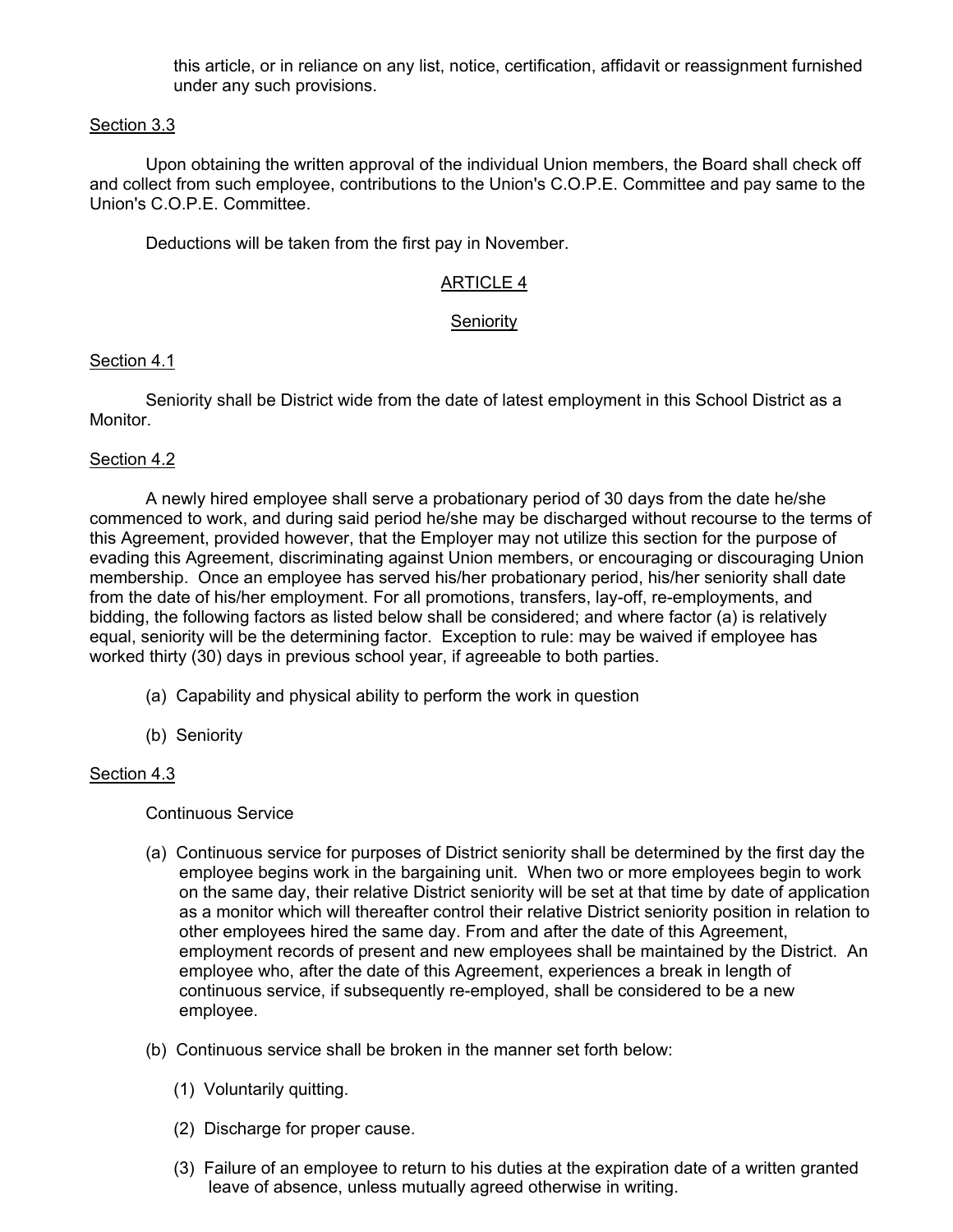- (4) After a lay-off, failing to return to work, or giving a satisfactory reason acceptable to the Board for not doing so within seven calendar days after written notice by certified mail at the employee's last address as appearing on the records of the Personnel Department.
	- a) Subject to the provisions of Section 4.4 below, if an employee shall be absent because of lay-off or physical disability, he/she shall continue to accumulate continuous service during such absence for two years.

#### Section 4.4

 Absence due to a compensable disability incurred during course of employment shall not break continuous service, provided such individual is returned to work within 30 days after final payment of statutory compensation for such disability or after the end of the period used in calculating a lump sum payment or has not been granted a leave of absence for such temporary disability.

#### Section 4.5 Decrease of Forces

 In the event of a decrease of work including job abolishment other than decreases which may occur from day to day or emergencies for no more than two scheduled days which will necessitate a decrease of forces, an employee may exercise his/her District seniority to bump other employees in the bargaining unit having less District-wide seniority. Personnel electing to bump must have the qualifications and ability to perform the job. No more than five employees affected in a bump may exercise their seniority with the sixth person being the least senior person laid off. Before being laid off, a regular employee will replace any temporary employee (including long-range substitutes) in the same bargaining unit.

 The intent of this section will be, wherever possible, the least senior employees in the unit will be laid off first.

Personnel in lay-off status will be recalled to work in reverse order of lay-off.

 Such persons who are hereafter "laid off" by the Board, shall be part of a special list unless and until:

 (1) Such person is recalled by the Board or such person resigns or retires from the School District.

 A person who is on such special list may remove himself/herself there from either permanently or, from time to time, temporarily, all without waiving such person's right to be recalled.

 Whenever a substitute is needed by the Board, the persons on said special list shall be called for work in order of their seniority before any person not on said special list.

 While performing such substitute "employee" duties, such person from said special list shall receive only the same hourly rate of pay such person was entitled to receive on the last working day immediately preceding the effective date of his/her layoff, even though other substitutes may be paid less.

 While performing such substitute "employees" duties, such person from said special list shall receive only the same "fringe benefits", if any, as are then provided for all other substitute "employees".

 Nothing herein shall be deemed or construed to constitute a recognition by the Board of Local 98 as the collective bargaining agent for the substitute employees who are not on said special list. Furthermore, nothing herein shall be deemed or construed to have given any substitute employee who is not on said special list any rights or benefits under this Agreement.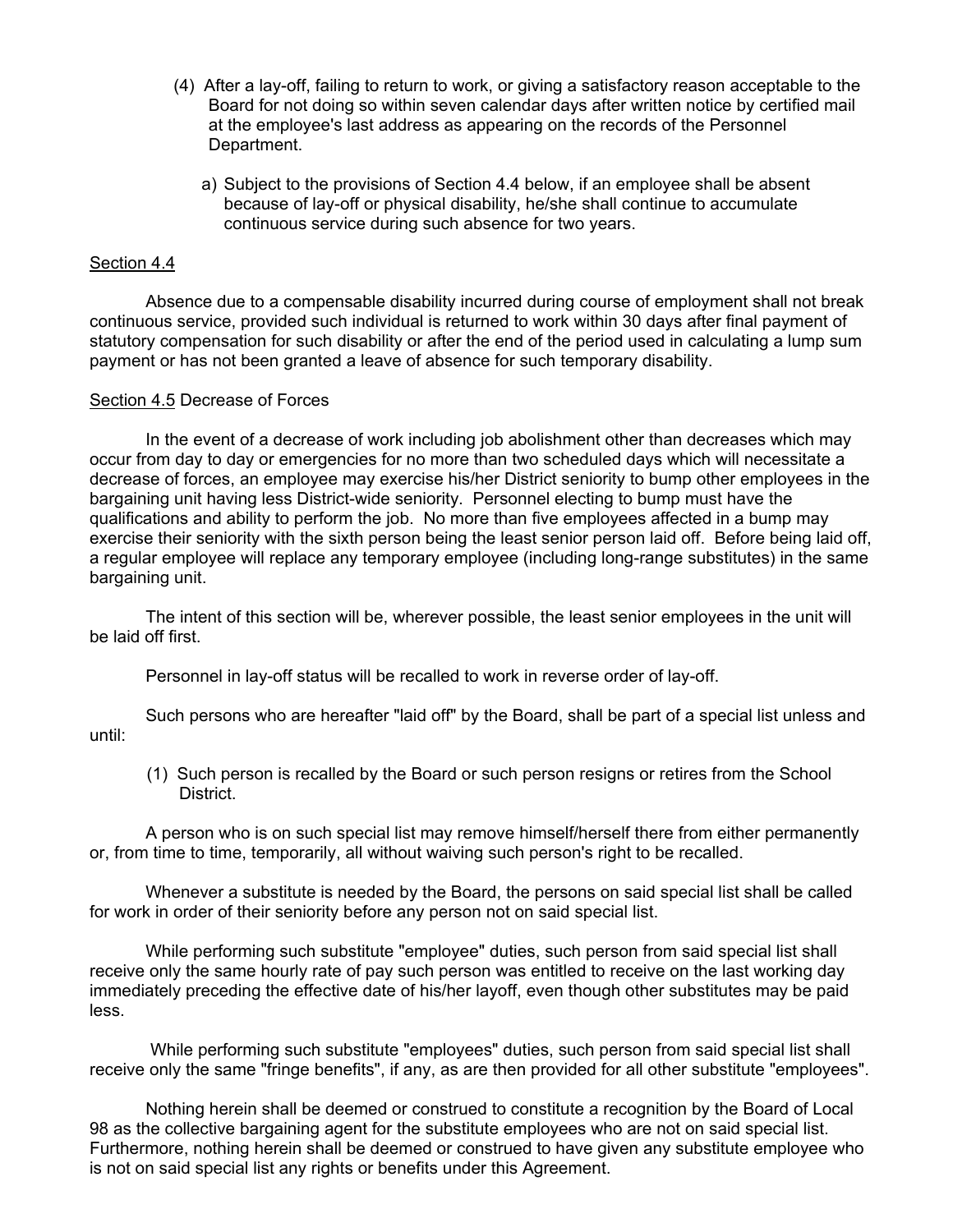## Section 4.6

 At the beginning of each school year, the Employer shall furnish the Business Agent with seniority lists based on school and District wide seniority, said lists containing the name of each employee, the classification, and the schools where employed. Additionally, the date of each employee's seniority as above defined shall be provided. The Business Agent shall be provided with revised seniority lists whenever a change in said lists is made, or at his request.

#### Section 4.7

Employer shall provide to business agent of Local 98 a list of new-hires names, dates, addresses and job placement.

## ARTICLE 5

#### Hours of Work

#### Section 5.1

 All employees covered by this Agreement are on certain set work year schedules. That is, a work year consists of 9 months or such other standard work year as is presently used.

#### Section 5.2

 All employees shall be on a five (5) day week, consisting of 3.50 to 8 hours per day, Monday through Friday schedule.

#### Section 5.3

 Hours worked in excess of hours prescribed by the position held shall be at the rate of time and one-half, providing however, that the said hours shall be inclusive of lunch.

#### Section 5.4

 Whenever employees report for work but due to any situation at a school, work is not available that day; employees shall be assigned other appropriate duties by the building principal.

#### Section 5.5

 Full-time employees are entitled to two (2) fifteen minute breaks in each day, one in the a.m. and one in the p.m.

## ARTICLE 6

## Number of Employees-Job Classifications

#### Section 6.1

 It shall be understood that work schedules and job descriptions are written in general terms and do not prohibit the assignment of other related reasonable work by the Administration. It is not intended that this provision be used to increase workloads.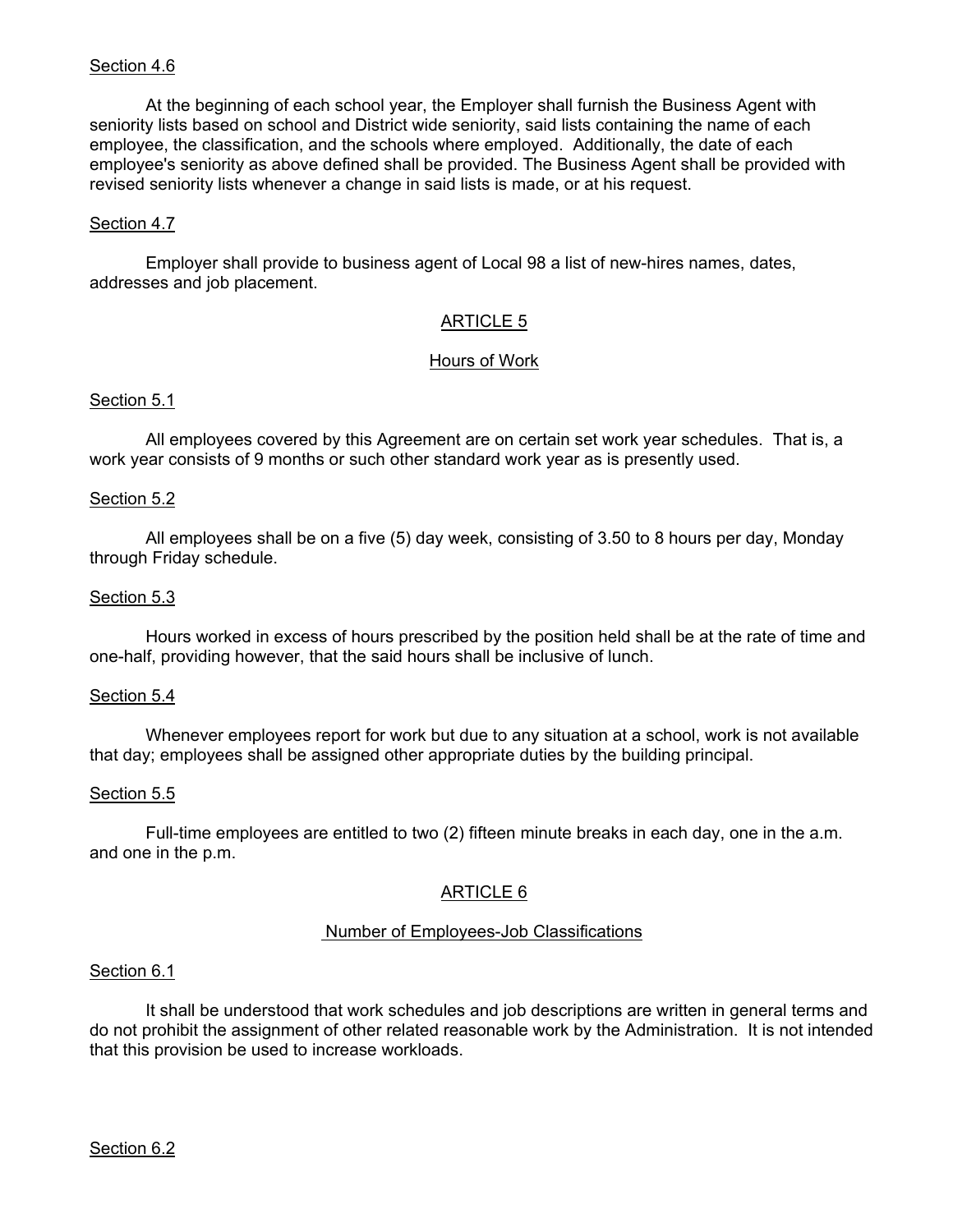Prior to any changes of operations being made, the Employer will discuss the situation with the Union and will bargain in good faith with the Union about the changes and the effects of the changes. The employer will discuss the situation with the Union about any changes of operations and the effects of such changes.

#### Section 6.3

A position of "Lead Monitor" will be established effective July 1, 2002. This position shall be appointed by the administration of the Granite City Senior High School. The position will be paid an additional .50 cents per hour.

The duties of the lead person are:

- (a) To serve as liaison between the Principal and the rest of the monitors.
- (b) He/she shall assist the Principal in the formulation of work schedules for all monitors
- (c) He/she shall coordinate the work of the monitors so that there will be a smooth and efficient operation of the school plant.
- (d) He/she is NOT to assume the role of a foreman but rather that of a lead person or coordinator of the monitors work in his/her school plant. He/she shall carry his/her share of the monitor tasks that need to be performed and that are assigned to him/her on a regular schedule by the building Principal.

## ARTICLE 7

#### Overtime

#### Section 7.1

 Except as otherwise specifically provided for by this Agreement, overtime shall be paid for at the rate of 1 and 1/2 times the employee's regular rate of pay. The overtime rate shall be applicable whenever an employee works past the number of hours prescribed above for the normal workday. The rate provided for by this section is applicable only for work performed after the end of an employee's normal workday. Unless otherwise provided by this Agreement, the rate prescribed in this section shall also be applicable whenever an employee works more hours in a week than the normal workweek.

# ARTICLE 8

## Hiring

#### Section 8.1

 The employer shall notify the Union within five days of hiring any employee to perform any work in the bargaining unit to include any employee doing any bargaining unit work. The employee's name, address, and job placement when applicable shall be provided.

#### Section 8.2

 Opportunity to bid for any position, which becomes vacant or is created, shall be accorded employees under the terms of Article 15 below, before it is filled by a new hire.

#### Section 8.3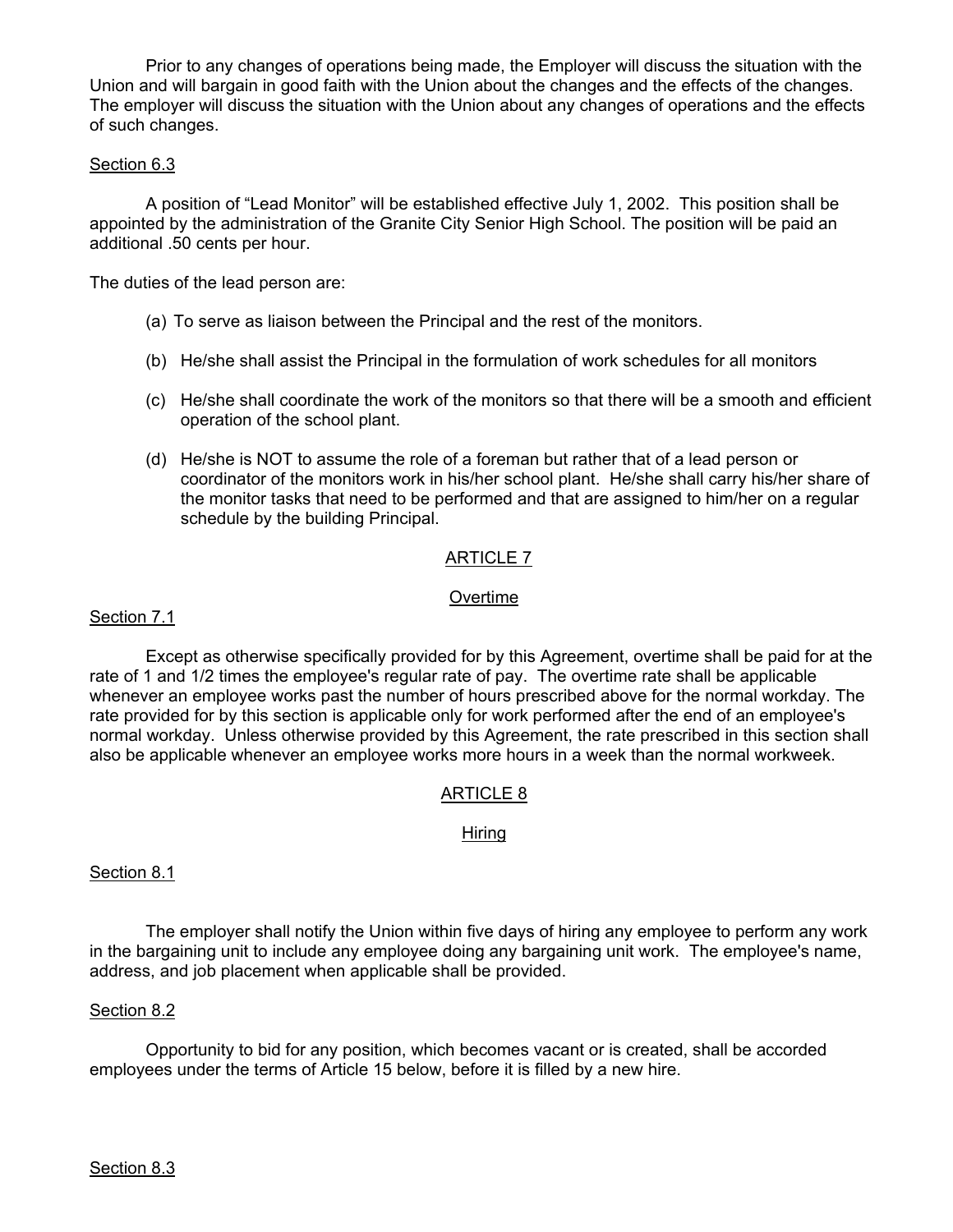After serving their probationary periods, all new employees shall receive all the rights and privileges provided by this Agreement. Exception to rule: may be waived if employee has worked thirty (30) days in previous school year, if agreeable to both parties.

## Section 8.4

 While the method of hire is within the discretion of the Employer, once the probationary period is served, seniority for all purposes dates from the date of employment.

#### Section 8.5

This does not apply to substitute employees.

## ARTICLE 9

#### Discipline

## Section 9.1

 No person covered by this Agreement may be summarily suspended or discharged. In all cases, which the Board of Education may conclude that an employee's conduct may justify suspension or discharge for just cause, that employee shall have been advised, in writing, of the reason for the Employer's action. In the event of a suspension or discharge, the employee may file a grievance and have it processed in accordance with Article 21, Grievance Procedure.

#### Section 9.2

 In the event of any reprimand of record to any employee covered by this Agreement, the employee involved shall be given a copy of the reprimand as well as a copy of any documents which are placed in any file maintained by the employer for personnel or other purposes, and shall be given an opportunity to present a written statement of position to the Employer and to have the same placed in the employee's personnel file. Where any reprimand of record is issued to an employee, it will be issued in the presence of a Building Steward and/or Union Representative(s). There will be a three year limitation of all disciplinary records, and they shall be removed from the employee's file if no further disciplinary record is recorded. When records are removed, they shall be destroyed and cannot be used in any further disciplinary actions.

#### Section 9.3

 Any employee covered by this Agreement shall, upon request, be permitted to examine his/her personnel file in accordance with the Board of Education Policy.

#### ARTICLE 10 Vacations

#### Section 10.1

 For vacation subsequent to his or her first regular vacation, and on any subsequent plateau reached, an employee shall be credited on June 1 of each calendar year the vacation days he/she would have accrued on his next anniversary date.

| 1 year                    | 5 days  |
|---------------------------|---------|
| 2 years through 4 years   | 10 days |
| 5 years through 9 years   | 15 days |
| 10 years through 14 years | 20 days |
| 15 years or more          | 25 days |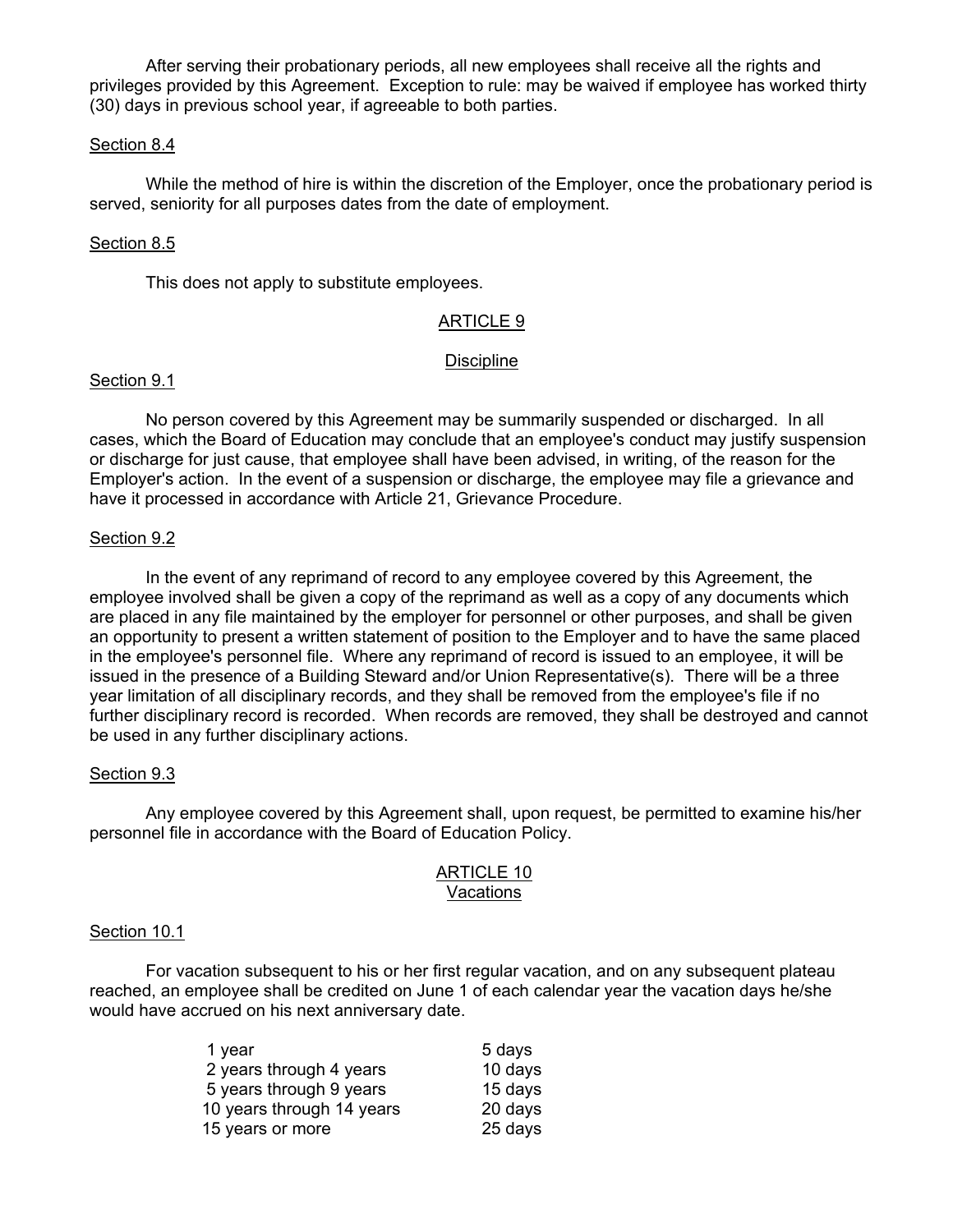## Section 10.2

 If any employee resigns, retires, becomes unable to work because of illness, or is dismissed, that employee shall receive, immediately upon termination of employment, that portion of vacation to which entitled at the time of leaving.

#### Section 10.3

 Vacation time for less than 12-month employees shall be 3/4 of the vacation allowance for 12 month employees with the same length of service.

#### Section 10.4

 Vacation pay for less than 12-month employees will be made in one payment between the end of the work year and the end of the fiscal year.

#### Section 10.5

Vacation allowance earned prior to death shall be paid to the employee's estate.

#### Section 10.6

 Employees whose work schedule is less than twelve (12) months and whose date of hire is after September 9, 1991, shall not be eligible for vacation as per Article 10.

## ARTICLE 11

#### Holidays

## Section 11.1

The holidays to be observed by the members of said bargaining unit are as follows:

 Labor Day Martin Luther King's Birthday Columbus Day Lincoln's Birthday Veteran's Day Casimir Pulaski's Birthday Friday after Thanksgiving Day not in session) Christmas Eve Good Friday Christmas Day **Monday** after Easter New Year's Eve **Memorial Day** New Year's Day

Thanksgiving Day Maundy Thursday (if school is

#### Section 11.2

 The School District reserves the right to award a different day in lieu of the Monday after Easter when such facilitates more reasonable scheduling of school days. When any of the above holidays falls on a Saturday or Sunday, the preceding Friday or the following Monday will be observed as a holiday if school is not in session. If school is in session, the Board will designate another day in lieu of the preceding Friday or the following Monday.

#### Section 11.3

 Employees required to work on holidays above indicated shall receive one and one-half times their regular hourly rate of pay in addition to their holiday pay with a minimum guarantee of not less than four hours' pay at this holiday rate.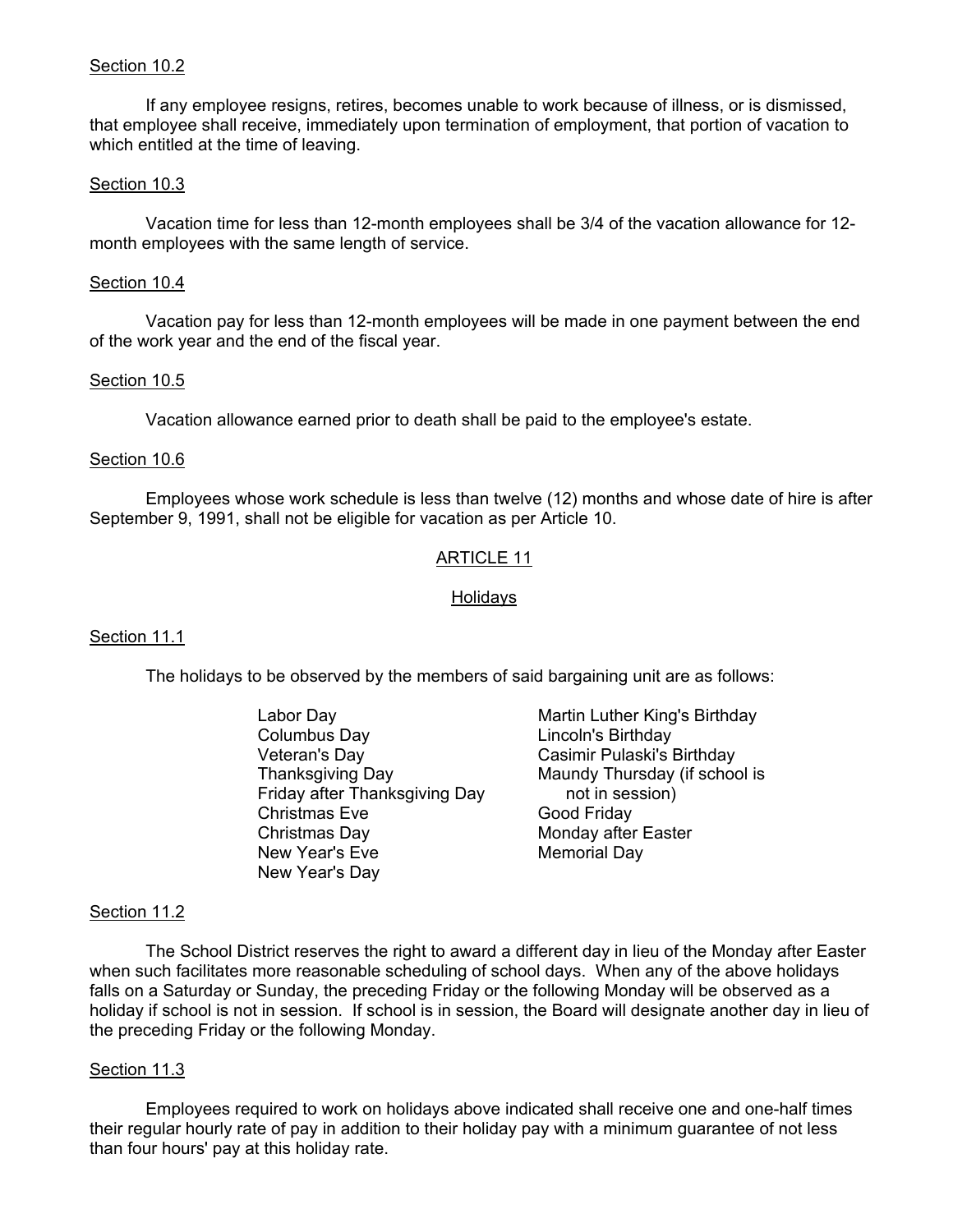# ARTICLE 12

#### Insurance

# Section 12.1

Employees may participate in the POS health plan.

 Those Employees electing coverage for the Employee's spouse and/or dependent children shall pay \$75.00 per month toward the cost of such premium in the 2012-2013 school year, and \$100.00 per month toward the cost of such premium in the 2012-2013 school year.

As required by law, which currently is Dependent children will be covered until they reach age 26 Unmarried dependent children under 30 who are a) an Illinois resident, and b) served as active or reserve member of an U.S. Armed Forces, and c) received release or discharge other than dishonorable discharge are covered. These benefits are in accordance with the health plan document prepared by the health claims administrator.

COBRA continued coverage may be available for dependents when no longer qualified for Illinois Public Act 95-0958. Contribution of total single health premium paid by employee.

These benefits are in accordance with the health plan.

## Section 12.2

 Coordination of benefits will be in effect with any carried group coverage to which the employee or his dependents belong.

## Section 12.3

Health benefits provided for the term of this agreement shall be as described in the schedule of benefits for the MISSVIC health care plan, unless the parties agree otherwise.

## Section 12.4

The following term life insurance coverage will be provided:

- a.Term life insurance in the amount of \$15,000.
- b. At the employee's own expense, the employee may elect to be covered for additional amounts of \$25,000, \$75,000 or \$100,000 in term life insurance. Premiums to be determined by life insurance carrier.

## Section 12.5

 Employees who are at least 55 but not yet 65, who have completed eight or more years of fulltime employment with this school district, who are eligible for an immediate annuity from the Illinois Municipal Retirement Fund (IMRF), and who give notification to the Board of Education at least 30 days prior to the date said retirement is to be effective, may elect to receive partial payment of their monthly health insurance premium.

 Employees retiring under this agreement may elect to continue coverage in the district's health plan for eligible dependents who are covered at the time the employee retires.

 Coverage for dependents will terminate when they become covered under another health plan or under Medicare.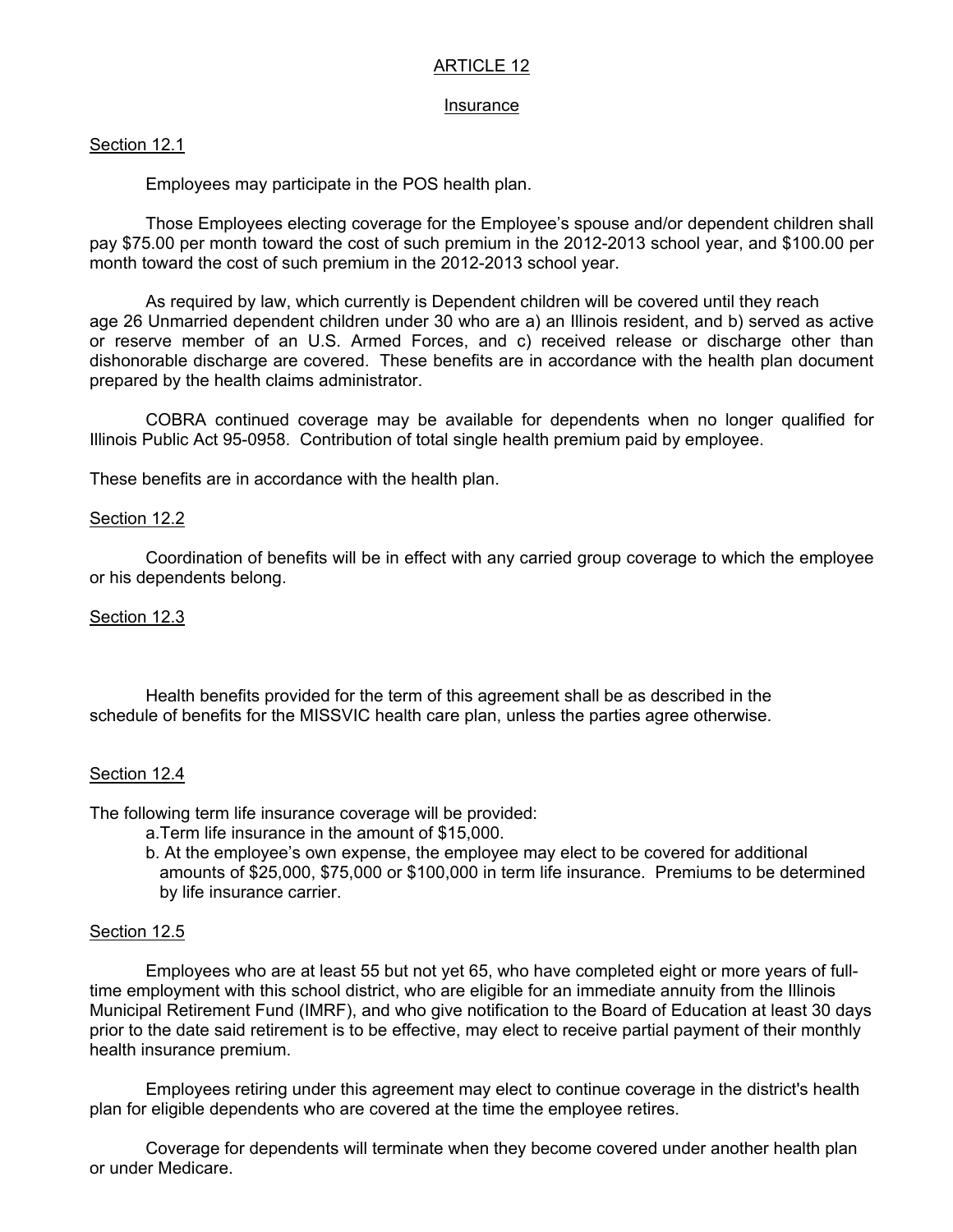If you participate in the **Illinois Municipal Retirement Fund** (IMRF), and you retire or become disabled, you may be able to continue your health insurance coverage under the Municipal Employee's Continuance Privilege law (215 ILCS 5/367j).

Federal COBRA continuation must be offered as well as the Municipal Continuation. You should review both options; you may choose only one option.

Effective September 1, 2007, the Board shall check off and collect from all individual union members the equivalent of one half of one per cent of their annual earnings as a payroll deduction. Authorization for such deduction is mandatory and may not be revoked by any individual union member during the term of this contract. Proceeds from this deduction are to be directed towards a retiree insurance fund to be used by any retired bargaining unit members. The Board of Education will establish a convenience account to be solely used for the purpose of distributing the proceeds of this payroll deduction for insurance premiums for any retired bargaining unit members.

The Board and the bargaining unit will by joint agreement establish a committee consisting of two union members and two administrators to oversee this fund.

In the event that annual premiums for retirees exceed revenues generated in this fund, the union shall indemnify and hold harmless the Board of Education, it's members, officers, agents and employees. Any and all additional cost will be borne by the retirees or the union.

The Board agrees to pay a maximum of \$150 toward the monthly premium of single coverage insurance for any retired bargaining unit member.

## Section 12.6

The Board will receive all dividends accruing under all insurance plans.

## Section 12.7

 Should the Board decide to seek proposals from carriers other than the present carrier, the Union will be consulted.

#### Section 12.8

 The Board, first by either its presently existing special insurance committee or by a newly appointed special committee, will receive, study and act upon a written definitive proposal which may be submitted by the Union or any other employee bargaining representative for a life and medical insurance program which will cost less money than, but provide the same or better benefits for all presently and future insured employees and former employees in, the district's existing plan.

#### Section 12.9

Immediately upon the ratification of this agreement by both the Union and the Board, the parties agree to establish an Insurance Committee. Said Committee shall be composed of two (2) representatives from the Union, one of which will be the Union President, and two (2) administrative representatives from the District, one of which will be the Superintendent, and one (1) Board member. Two representatives from each of the other unions in the District also may be part of the committee.

Each party may select one (1) representative of their choosing to attend meetings of the Insurance Committee as ex officio members.

The Insurance Committee responsibilities shall include, but not be limited to, the following:

1) Determining the bid specifications that go out to potential insurance providers of Granite City CUSD #9;

2) Reviewing all returned bids of insurance providers;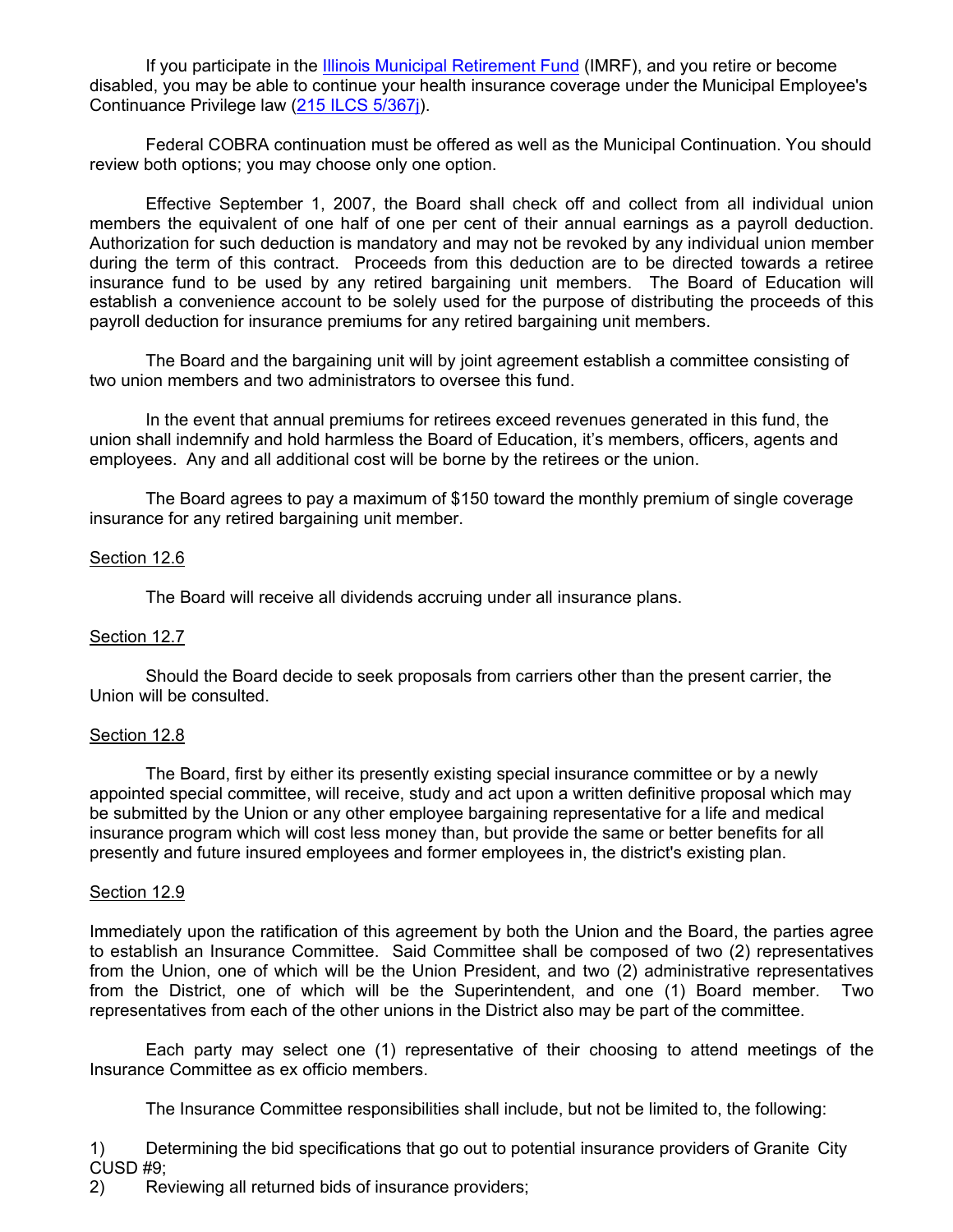- 3) Recommending changes to the current insurance provider and/or coverage's (both expansion of coverage and/or streamlining of coverage);
- 4) Recommending insurance cost saving ideas;
- 5) Recommending selection of insurance coverage and insurance provider.

All Insurance Committee decisions regarding what recommendations to make to the parties respective constituencies shall be done by consensus of the committee.

Any Insurance Committee recommended changes to the insurance coverage and/or provider during the life of this agreement must be ratified/voted upon and approved by both the Union and the Board.

# ARTICLE 13

## Rates of Pay

Section 13.1 2013-2014 Steps Frozen 2% added to each step

## **Salary Schedule**

## **SEE APPENDIX**

 Effective July 1, 1990, a 1% longevity step for all employees with a minimum of 20 full years' service with this school district. Service need not be consecutive.

## ARTICLE 14

## Pay Day

#### Section 14.1

 Payday shall be every other Friday. Should it become necessary to deviate from the two-week pay period, weekly pay may be initiated. Any other changes shall require agreement of the parties hereto.

## ARTICLE 15

#### Filling of Vacancies

#### Section 15.1

 If a vacancy should occur or a new position is created, employees presently employed by the School District who are members of the bargaining unit shall be given the first opportunity to bid for the job that is open. Jobs shall be advertised on bid for a period of five days and the notification of the opening be returned in duplicate, one copy to the Personnel Office, and one copy to the Business Agent of Local 98 or his/her designee. Positions shall be filled in accordance with Article 4, Seniority, and in accordance with bid procedures contained herein without regard to sub-paragraphs (a) through (c) below. Once awarded a position, there shall be no changes of assignment for thirty (30) calendar days from date of job award. When a known vacancy occurs, bids will be posted no later than five days prior to that vacancy. For all others, bids will be posted no later than five days after a vacancy occurs.

- (a) The applicant has demonstrated ability to get along well with other people.
- (b) The applicant expresses willingness to work in the environment required of the job.
- (c) The applicant's physical condition is adequate to withstand the physical requirements of the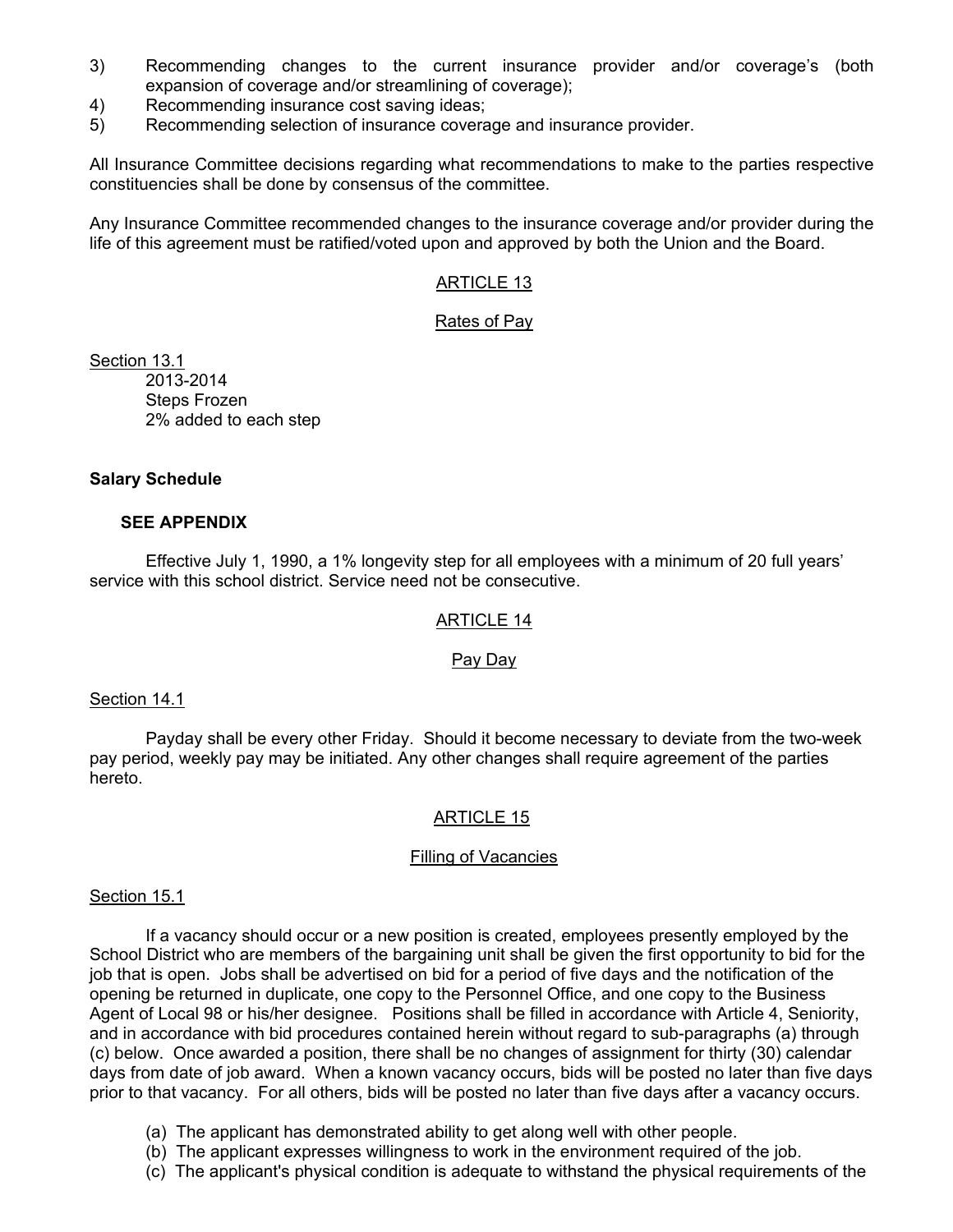job.

# Section 15.2

 Employees requesting bid application notices during vacation periods or other periods when the employee is not scheduled to work must notify the employer and list the address so the bid can be mailed. If no request is on file, the bid will not be mailed.

# Section 15.3

 Personnel selected to fill vacancies shall serve a probationary period of thirty days for the purpose of supervision and evaluation. This probationary period would include any service by the employee on a temporary basis in compliance with the provisions of Article 4. During this probationary period, the employee may, for demonstrated inability to perform on the job, be returned to the previous job without further recourse or loss in seniority, provided that such may not be done for the purpose of evading this Agreement or discriminating against Union members.

## Section 15.4

 When a vacancy occurs in an approved established permanent job, it shall be filled on a permanent basis within fifteen working days or at the next regular meeting of the Board of Education.

# ARTICLE 16

## Jury Duty

 In the event that an employee receives a notice for jury duty, and reports for such duty, he/she shall be paid by the Employer the difference between his/her normal wages and the amount received for jury duty. The employee shall submit to the Employer's Business Office written evidence of payment for jury duty as soon as practicable after receipt thereof.

## ARTICLE 17

## Sick Leave

## Section 17.1

 Each employee shall be granted 12 days of sick leave per year, which shall be allowed to accumulate to a maximum of 240 days. Each employee who accumulates 50 sick leave days shall receive a one-time additional grant of 25 sick leave days.

## Section 17.2

 Sick leave shall be interpreted according to the school laws of the State of Illinois contained in the Illinois Revised Statutes and in accordance with the terms of this Agreement.

# ARTICLE 18

## Emergency Leave

## Section 18.1

 In general, emergency leave may be defined as something over which a person has no control and the person's presence is required. This does not include illness in the immediate family.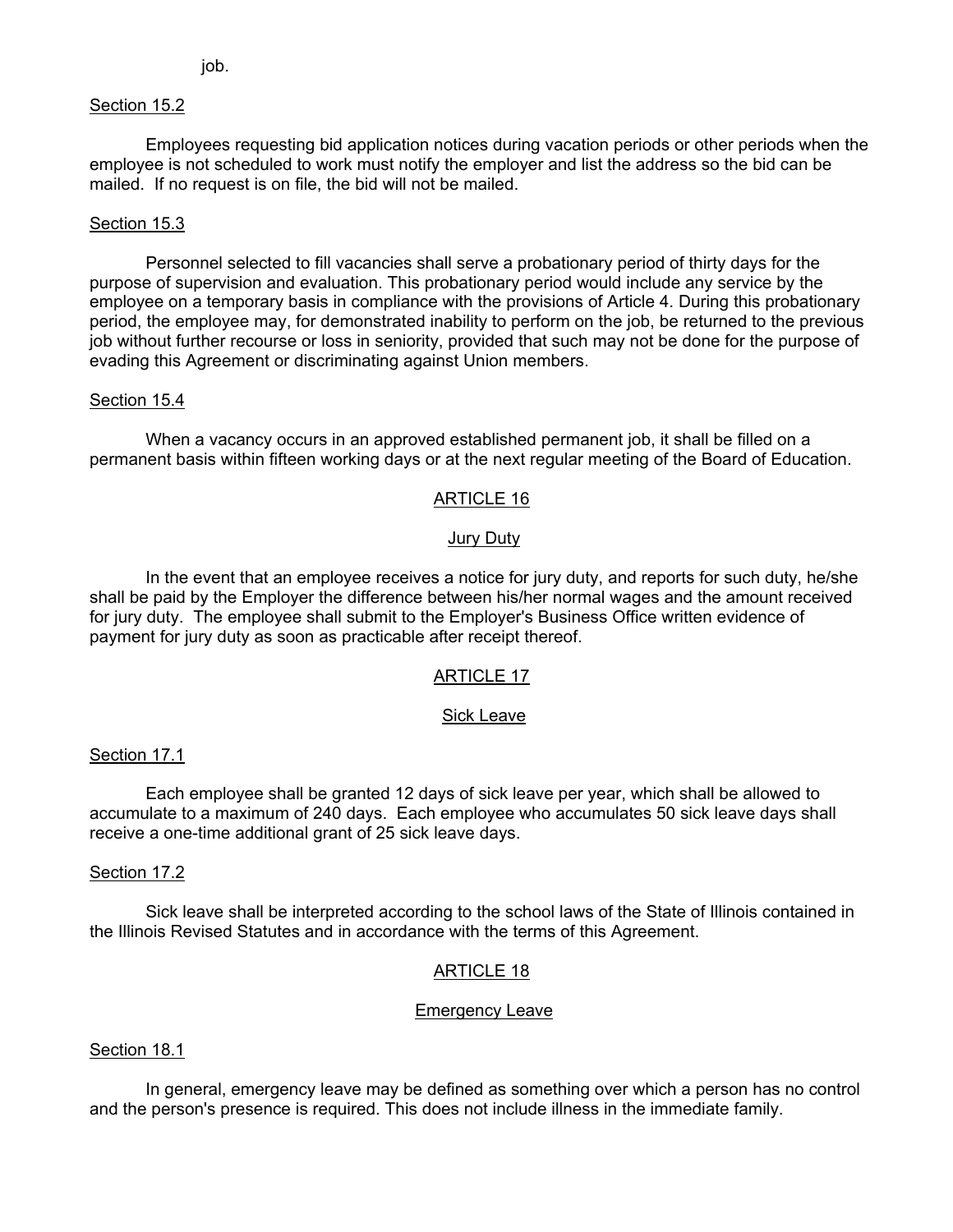# Section 18.2

 Emergency leave for death in the "immediate family". This is defined as deaths of parents, persons in lieu of parents, wife or husband, children, brothers and sisters, brother or sister-in-law, daughter or son-in-law, grandchildren, grandparents, or parents of spouse. Up to five (5) days are allowed for each death and are not counted against emergency leave.

#### Section 18.3

 Emergency leave for urgent personal business. This includes court summons, attendance at funerals other than immediate family or other emergencies requiring the personal presence of the applicant. The total amount of emergency leave under this category in any one year is four (4) days.

 Emergency leaves under Article 18.3 should be recommended in advance by the building Principal with final approval in advance by the Superintendent or his designated official. Emergency leave requests must be prepared in duplicate and both copies forwarded to the Superintendent or his designated official.

#### Section 18.4

 Employees shall be entitled to two (2) additional days emergency leave per year for which no reason shall be given. The Principal must be notified by noon the preceding day before this leave can be invoked. (Form to be provided)

 This leave cannot be used for any form of withholding services by an employee or employees due to misunderstandings or impasses.

This leave definitely shall not be used for personal pleasure.

 In the event that this leave is not used, the unused day(s) will be added to the following year's sick leave.

# ARTICLE 19

# Leaves of Absence

#### Section 19.1

 Employees may request a leave of absence, under conditions prescribed by the Board of Education. Request for leaves of absence must be made to the Superintendent of Schools or his designee, at least 30 days prior to the effective date for Board action. Leaves of absence may be granted for the following reasons:

- 1. Personal illness
- 2. Illness in the immediate family (spouse or child)
- 3. Temporary disability

## Section 19.2

- (a) There shall be no pay allowance for the leave of absence.
- (b) The duration of leave may not exceed one year, unless approved by the Board of Education
- (c) An employee taking leave of absence will continue to accumulate seniority for all purposes, except rates of pay increments, for a period not to exceed two years.
- (d) An employee on a leave of absence must complete 75% of his/her scheduled work year to qualify for a pay increment.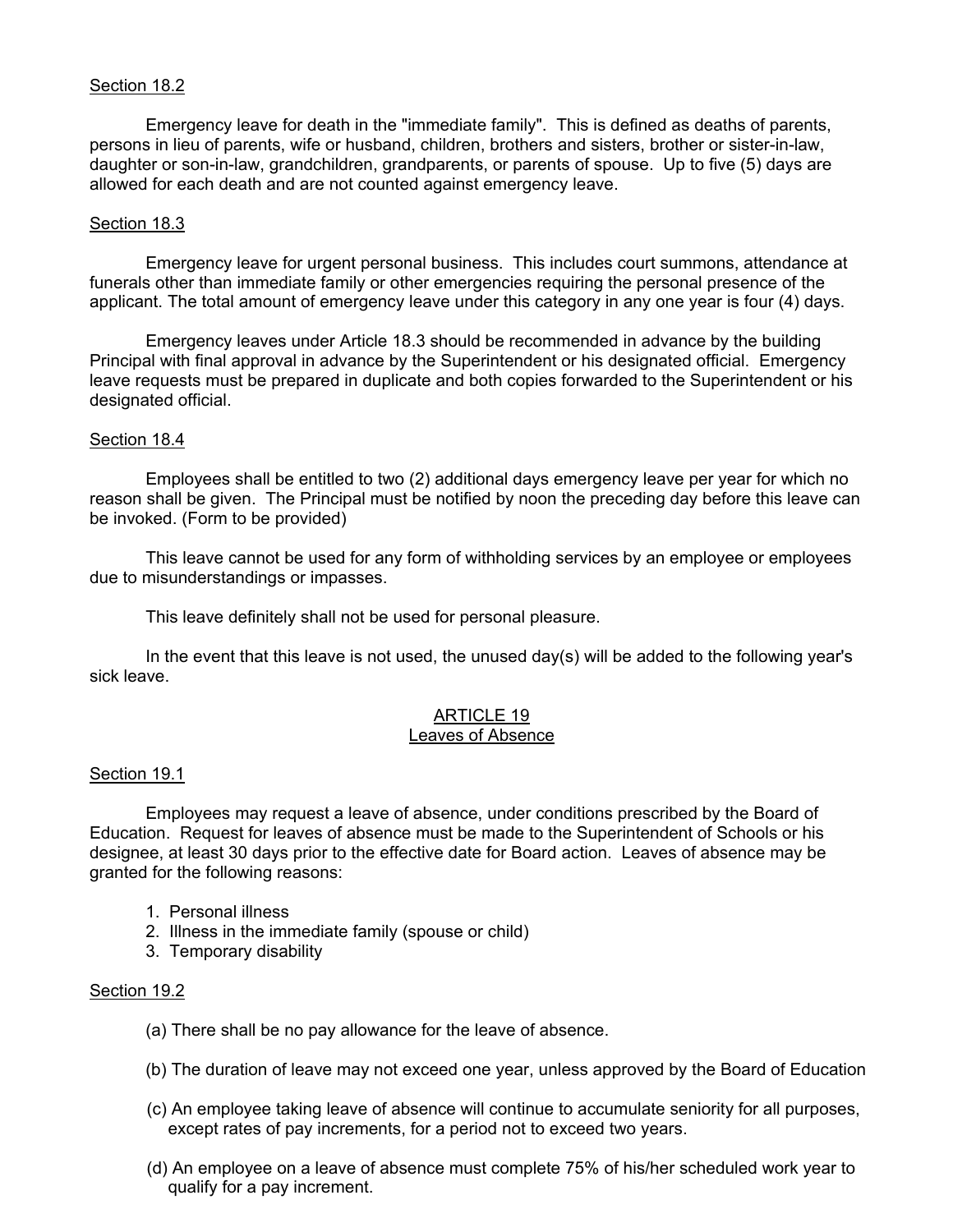(e) It is expressly agreed and understood that any employee on an approved leave of absence is and remains an employee, even though he/she may be in non-pay status.

## ARTICLE 20

#### Unused Earned Absences

#### Section 20.1

 Employees who have been employed by the Board for at least two (2) years but less than eight (8) years and die during service to the district shall receive compensation for unused, earned absences in an amount calculated in accordance with this Article.

#### Section 20.2

 Employees who are eligible to receive payment under this Article shall receive such payment in one lump sum one week after the conclusion of the first calendar month following the month in which the employee died, such that the payment will not constitute IMRF earnings. Payments shall be calculated at the per diem rate at the time of the employee's death. The per diem rate is calculated based on the employee's average daily rate. No one shall receive more than \$10,000 as total compensation for unused earned absences.

#### Section 20.3

 Any and all monies due under the provisions of this Article shall be paid to the estate of the deceased or as otherwise required by law.

#### Section 20.4

 Employees who receive the retirement incentive pursuant to Article 21 are not eligible to receive a buyout of unused earned absences under this Article.

#### Article 21

#### Retirement Incentive

#### Section 21.1

 Any employee who has been employed by District #9 for ten (10) or more years and who will qualify to retire and receive an annuity under the provisions of the IMRF will be eligible for a retirement incentive payment in accordance with this Article.

 In order to be eligible to receive the retirement incentive payment specified by this Article, employees must submit a written, irrevocable notice of intent to resign from the District up to five (5) years immediately prior to resignation.

#### Section 21.2

 An eligible employee shall receive a retirement incentive payment equal to \$1,000 for each year of service in the District, up to a maximum of \$15,000 payable in equal installments with regular payroll over the employee's final years of employment (up to five (5) years) provided that such payment will not cause the employee's IMRF earnings for any twelve-month period to exceed six percent (6%) over the prior twelve-month period IMRF earnings (inclusive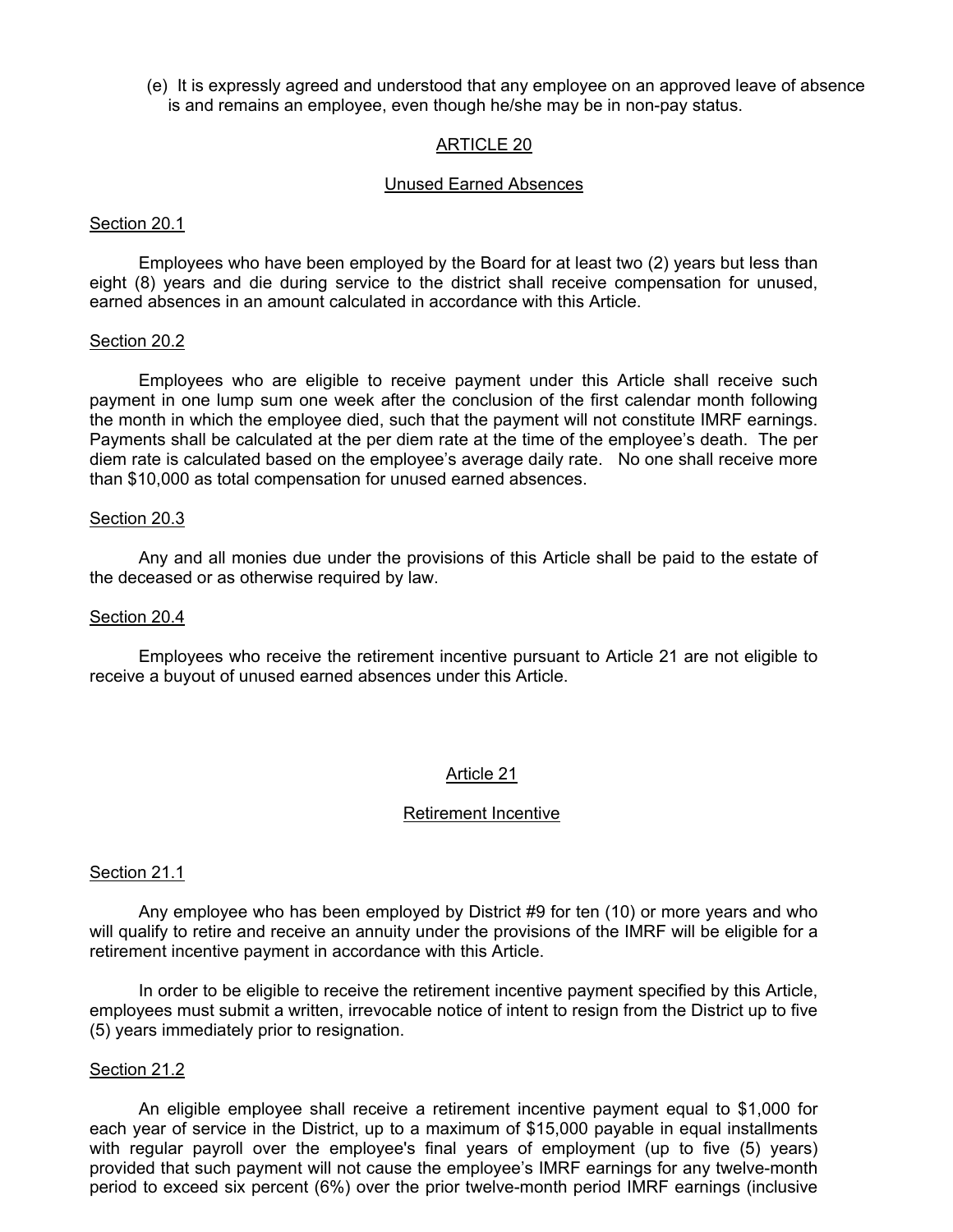of all other compensation, including but not limited to any attendance bonus, longevity, stipends, and extra duties). Any portion of the retirement incentive payment in excess of 6% will be paid following the employee's resignation from the District in one lump sum one week after the conclusion of the first calendar month following the month in which the employee's employment with the District terminated.

 Example: Employee has worked for District for 11 years at the end of the 2012/2013 school year. On June 1, 2013, he gives notice to retire effective June 30, 2017. Beginning with the paycheck received July 1, 2013, his pay is increased for the 2013/2014 school year by an amount equal to \$11,000/4 years of paychecks capped at 6% creditable earnings increase over the prior 12 months creditable earnings. If he remains employed, starting with the 2014/2015 school year, the retirement incentive payment will be recalculated to include the additional \$1,000 for the completion of each subsequent school year and paid out over paychecks to the extent it will not cause the creditable earnings for any 12 months to exceed the immediately prior 12 month creditable earnings by more than 6%. Any incentive payment not paid out over the paychecks by the time of retirement June 30, 2017, will be paid in one lump sum after the first in August, 2017.

# ARTICLE 22

# Grievance Procedure

## Section 22.1

 The Union and the Employer agree that there shall be no tie-up or interruption of work, or work stoppages within the compliance of this contract without first using all possible means of settlement, as provided for in this Agreement, of any controversy (as defined below) that may arise. The Union and the Employer further agree that:

- (a) Every effort will be made to solve all controversies at the lowest possible level and as expeditiously as is feasible.
- (b) There shall be no discrimination against any employee for having filed a grievance.
- (c) There shall be no solicitation of grievances from employees.
- (d) The failure to file a grievance as provided will relieve the Employer of all financial obligations and shall not be binding on such Employer.
- (e) An employee and the shop steward may present a complaint or grievance in the event of a controversy between that employee and the School District in accordance with the procedures specified in 2 below, provided the first step (2a below) is initiated within thirty working days of the incident resulting in the controversy.
- (f) The Union Business Agent may present a complaint or grievance in the event of a controversy between two or more Union members and the School District in accordance with the procedures specified in 2 below, provided the first step (2a below) is initiated within thirty working days of the incident resulting in the controversy.

## Section 22.2

 Should differences arise between the Employer and the employees as to the meaning and application of the provisions of this Agreement or others related to employee working conditions not covered by this Agreement, an earnest effort will be made to settle same in the following manner:

 (a) First Step. The employee and the shop steward (1e above) or the Business Agent (1f above) shall discuss the controversy with the supervisor or administrator responsible for the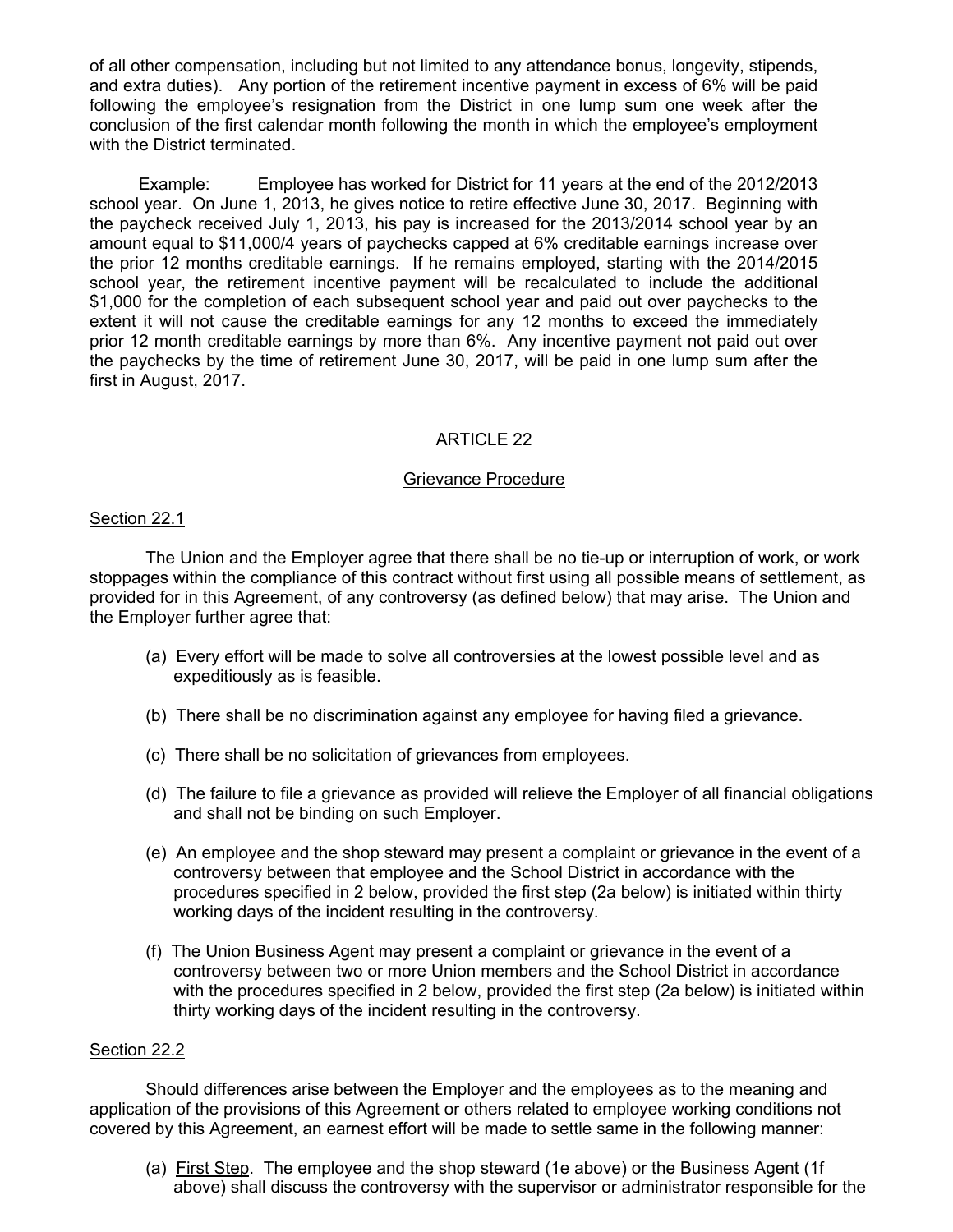incident resulting in the controversy. The responsible supervisor or administrator shall investigate the incident fully and provide the person(s) with whom this issue was discussed a response within five working days of the time the matter was brought to his attention. In the event the matter remains unsettled at this point, the Union may proceed to the second step as provided below.

- (b) Second Step. The Union shall reduce the grievance to writing to include the signature of the aggrieved employee or the Union representative and present the grievance to the next higher level of administration for consideration. Unless otherwise mutually agreed to, the responsible administrator shall, within two working days arrange for a meeting with the Union representative for the purpose of gaining mutual understanding of the grievance. This administrator shall, within five working days investigate the grievance and provide the Union representative a written response to the grievance. In the event the matter remains unsettled at this point, the Union may proceed to the third step as provided below.
- (c) Third Step. If the dispute is not disposed of, then within the next fifteen (15) school days, the President of the Union (or his designee) and the Superintendent of Schools (or his designee) shall meet and attempt to resolve or dispose of the dispute. The Superintendent shall answer in writing within fifteen (15) school days of the meeting unless the time is extended by mutual agreement. If this fails to satisfy settlement in writing, the matter may be advanced to 21.3 arbitration within five (5) working days following the next regularly scheduled Union meeting. (Meetings are scheduled on the second Saturday of each month)
- (d) Fourth Step. Unresolved third step disputes shall be represented at a hearing before the board prior to arbitration for cases of termination only. If this fails to satisfy settlement in writing, the matter may be advanced to 21.3 arbitration within five (5) working days following the next regularly scheduled Union meeting. (Meetings are scheduled on the second Saturday of each month)

# Section 22.3

 In the event the grievance cannot be settled using the procedures specified in 21.2 above, either party may request the matter be submitted to arbitration using the following procedures:

- (a) Within ten (10) days after the receipt of a request that the matter be submitted to arbitration, the Union and the School District shall select an arbitrator. In the event the Union and the School District cannot agree on the arbitrator to be selected, a joint request signed by both the Union Business Agent and the Superintendent of Schools (or his designee) shall be submitted to the American Arbitration Association, or any state agency that provides arbitration services and is mutually agreed upon by both parties, requesting a panel of not more than five or less than three qualified arbitrators be furnished from which the Union and the School District shall select the arbitrator.
- (b) The arbitrator shall begin his investigation as early as possible and by a date mutually agreeable to all parties. The decision of the arbitrator shall be final and binding on both parties unless contrary to the laws of the State of Illinois. The arbitrator shall not have the power to add to, subtract from, or modify any of the terms of this Agreement. The Union and the School District shall equally bear the expense and salary of the arbitrator.

# ARTICLE 23

## Compliance With Law

 Any provision of this Agreement which may be declared illegal shall be of no force or effort, but all other provisions shall remain in full force and effect.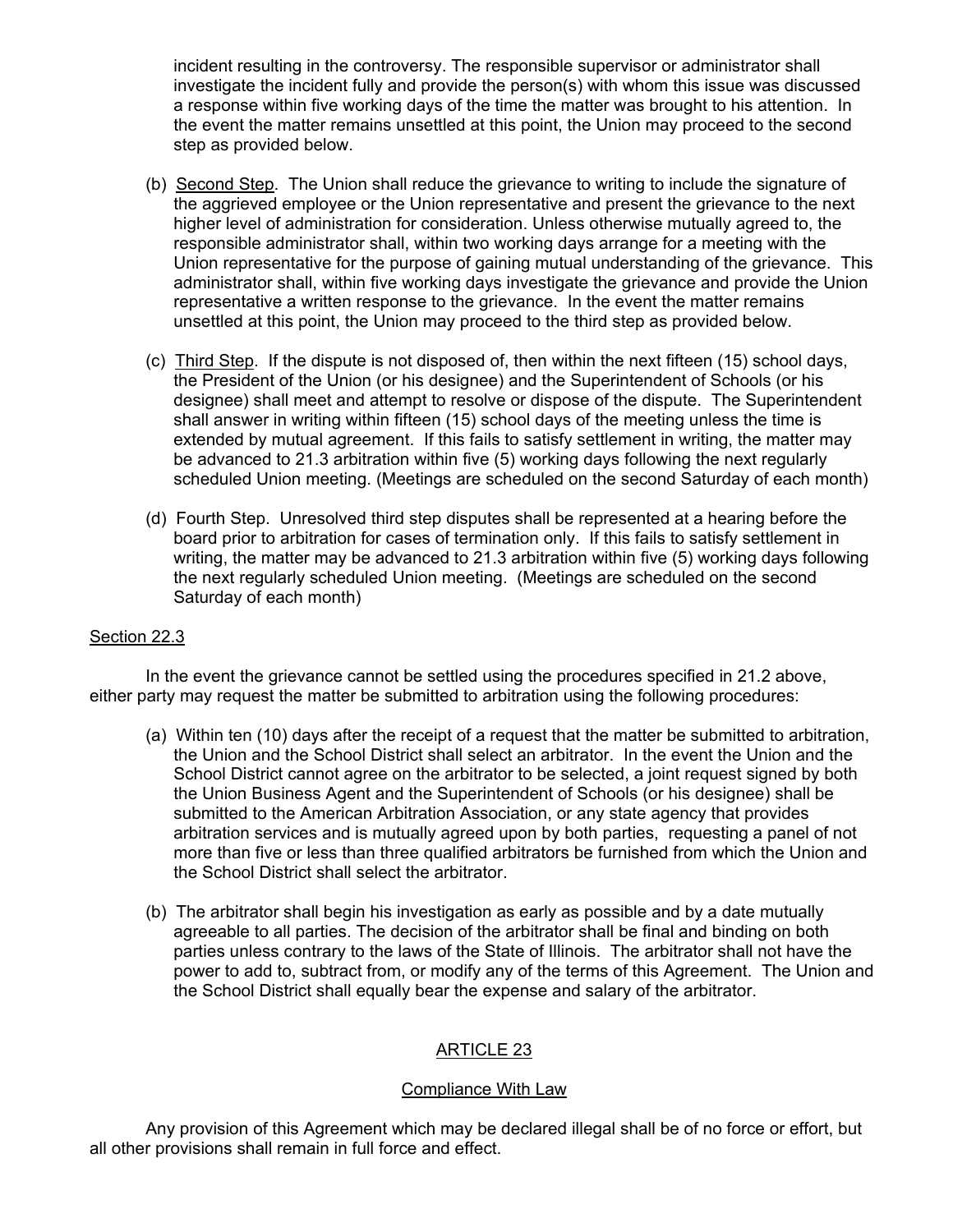# ARTICLE 24

## Social Security

 The present practice of covering employees under the Social Security System and I.M.R.F. shall not be altered during the term of this Agreement.

# ARTICLE 25

# Restrictions of Fringe Benefits

## Section 25.1

 Notwithstanding any other provisions of this Agreement, no part-time Monitor, as defined in Section 2.2(b), employed by the Employer on or after July 2, 1982, shall be entitled to any of the fringe benefits provided for in this Agreement or in any rule, regulation or policy of the Employer with the only exception being the allowance of sick leave days not to exceed 12 days per year, of which they can accumulate, as defined in the Illinois School Code.

# Section 25.2

 "Fringe benefits" means any benefit accorded or payable to an employee other than his or her actual wages, at regular or overtime rates, for hours actually worked.

# ARTICLE 26

## No Strike - No Lock-Out

 During the term of this Agreement, and any extensions or renewals hereof, there shall not be any lock-out, strike, cessation of work, slow-down, picketing, or any other action by either party or by the members of the Union which may adversely affect the other, it being the intent and purpose of the parties hereto that this Agreement will promote and improve relations among the Board, such of its employees who are covered hereby and the Union and result in benefits to all of them. Informational picketing which does not interfere with the operations of the Board is not prohibited hereunder.

# ARTICLE 27

## Professional Improvement

 Personnel receiving a grade of "B" or equivalent in an educational degree program or a "B" or equivalent in a course related to their current job description and duties, shall be reimbursed 75% of their tuition and regular fees.

 All courses must have pre-approval of the Superintendent. In no instance shall this reimbursement exceed 75% of tuition and fees charged by S.I.U.E. for the same number of semester or equivalent quarter hours.

 No payment will be made for any courses taken for which the individual is receiving financial aid, such as scholarships or federal grants.

 Requests for compensation of a completed course shall be made within twelve weeks after the closing date of a quarter or semester.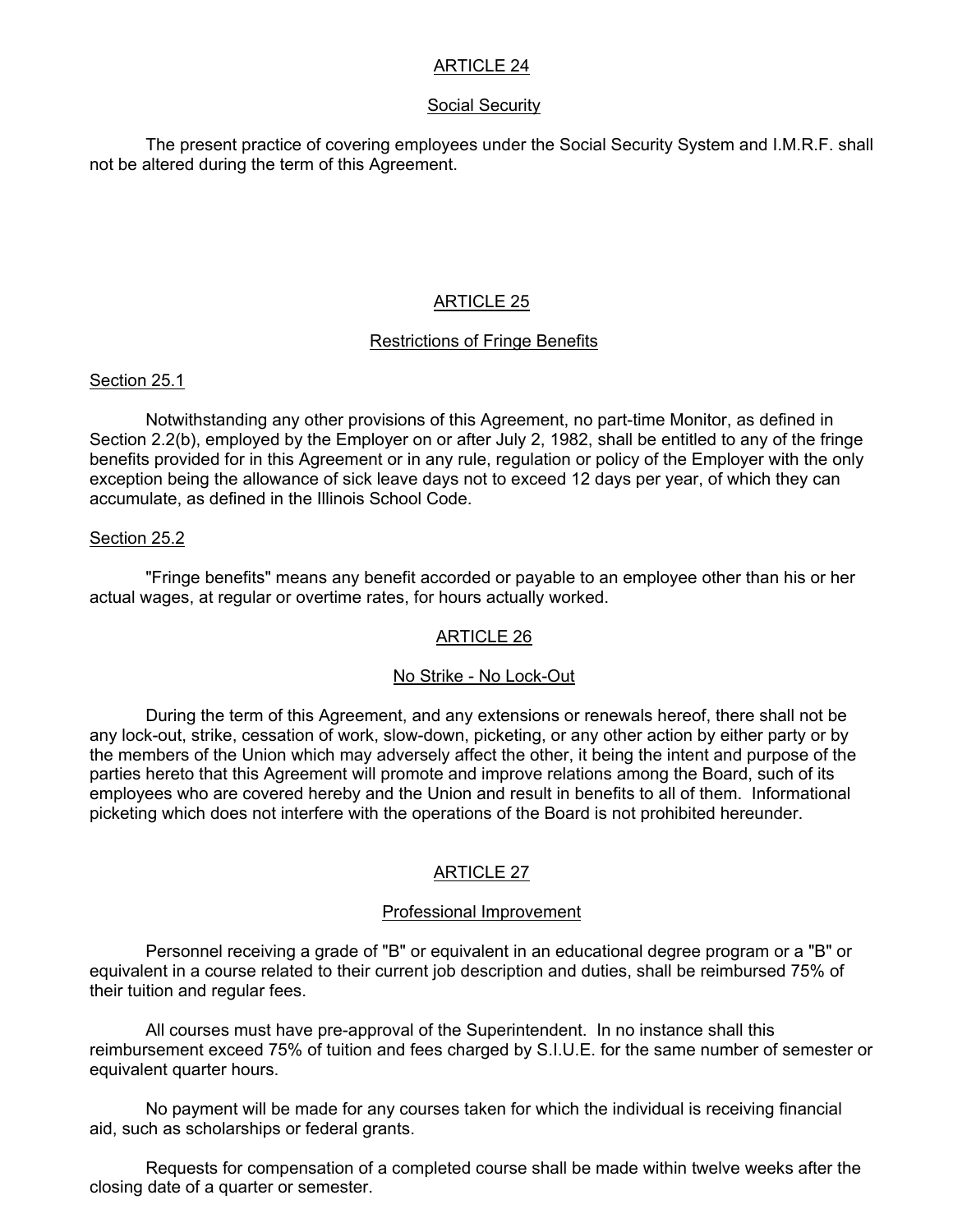# Term of Agreement

#### Section 28.1

 This Agreement, except as otherwise specifically set forth in this is effective as of July 1, 2013, and shall be in full force and effect until June 30, 2014, and shall continue in full force and effect from year to year thereafter, unless written notice of desire to cancel or terminate the agreement is served by either party upon the other on or before February 1st of the year of expiration.

#### Section 28.2

 It is further provided that if no such cancellation or termination notice is served, and the parties desire to continue said agreement but also desire to negotiate changes or revisions in this Agreement, either party may serve upon the other a notice, prior to February 1st of any subsequent contract year, advising that such party desires to continue this Agreement but also desires to revise or change the terms or conditions of such agreement. Any said notice shall be by registered mail.

#### Section 28.3

 In the process of bargaining in good faith for a new contract, or a contract containing desired modification, the parties recognize that it may be necessary to continue their negotiations after the date upon which this Agreement by its terms terminates. Therefore, in order to provide for their duties and obligations for the period of time between the termination date of this contract and the date upon which they conclude a new contract, or one containing the desired modifications, it is understood and agreed as follows:

- 1. The parties shall continue to bargain and negotiate in good faith in an effort to reach a complete agreement and understanding covering the terms and provisions of a new contract to take the place of this one or a contract containing the desired modifications, and such negotiations shall continue until either a complete agreement and understanding is reached or until either or both parties conclude that it is not probable that further negotiations will result in an agreement.
- 2. All of the terms and provisions of this contract shall be continued in full force and effect and extended from the termination date hereof to such time as the parties either enter into a new agreement, or agreement containing the desired modifications or terminate further negotiations in the manner above mentioned.
- 3. Should the parties reach an agreement upon the terms and provisions of a new contract, or a contract containing the desired modifications, at a time subsequent to the termination date of this contract, then, in such event, all of the terms and provisions of the new contract, or in the contract containing the desired modifications shall be made retroactive to the termination date of this contract.

 $\mathbb{P}$ Ï  $\mathcal{S}$  secretary  $\mathcal{S}$ ecretary  $\mu$ 

BOARD OF EDUCATION SERVICE EMPLOYEES INTERNATION UNION, LOCAL 98 (MONITORS)

President

Secretan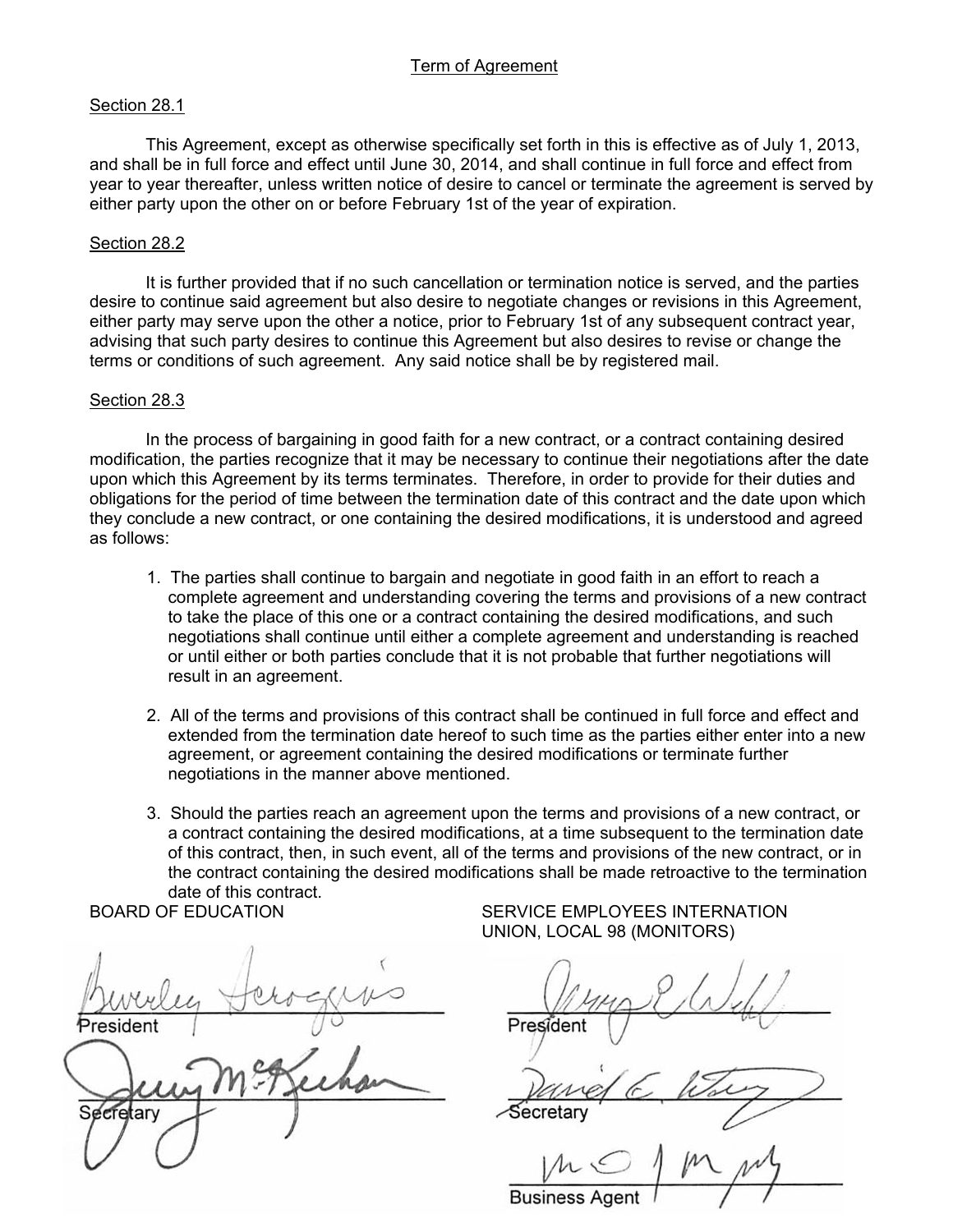Granite City C.U.S.D. #9 and Local 98 of the Service Employees International Union wish to enter into an agreement on Section 12.5 of the contract.

Section 12.5 states, "Employees who are at least 55 but not yet 65, who have completed eight or more years of full-time employment with this school district, who are eligible for an immediate annuity from the Illinois Municipal Retirement Fund (IMRF), and who give notification to the Board of Education at least 30 days prior to the date said retirement is to be effective, may elect to receive partial payment of their monthly health insurance premium.

The Board agrees to pay a maximum of \$150 toward the monthly premium of single coverage insurance for any retired bargaining unit member."

If an employee meeting the qualifications for this benefit retires and does not need the \$150 to put towards the monthly premium of single coverage insurance (Ex. They get on their spouse's insurance plan who is an employee of the district), the district is not obligated to pay them the maximum of \$150. If at a later date, the employee obtains single coverage, the district will pay a maximum of \$150 toward the monthly premium of single coverage insurance.

The parties agree that this action constitutes no "past practice" regarding contract interpretation and/or implementation.

For the Unior Mr. Jerry Webb, President Date For the Boa Date

Harry Briggs PhD, Superintendent